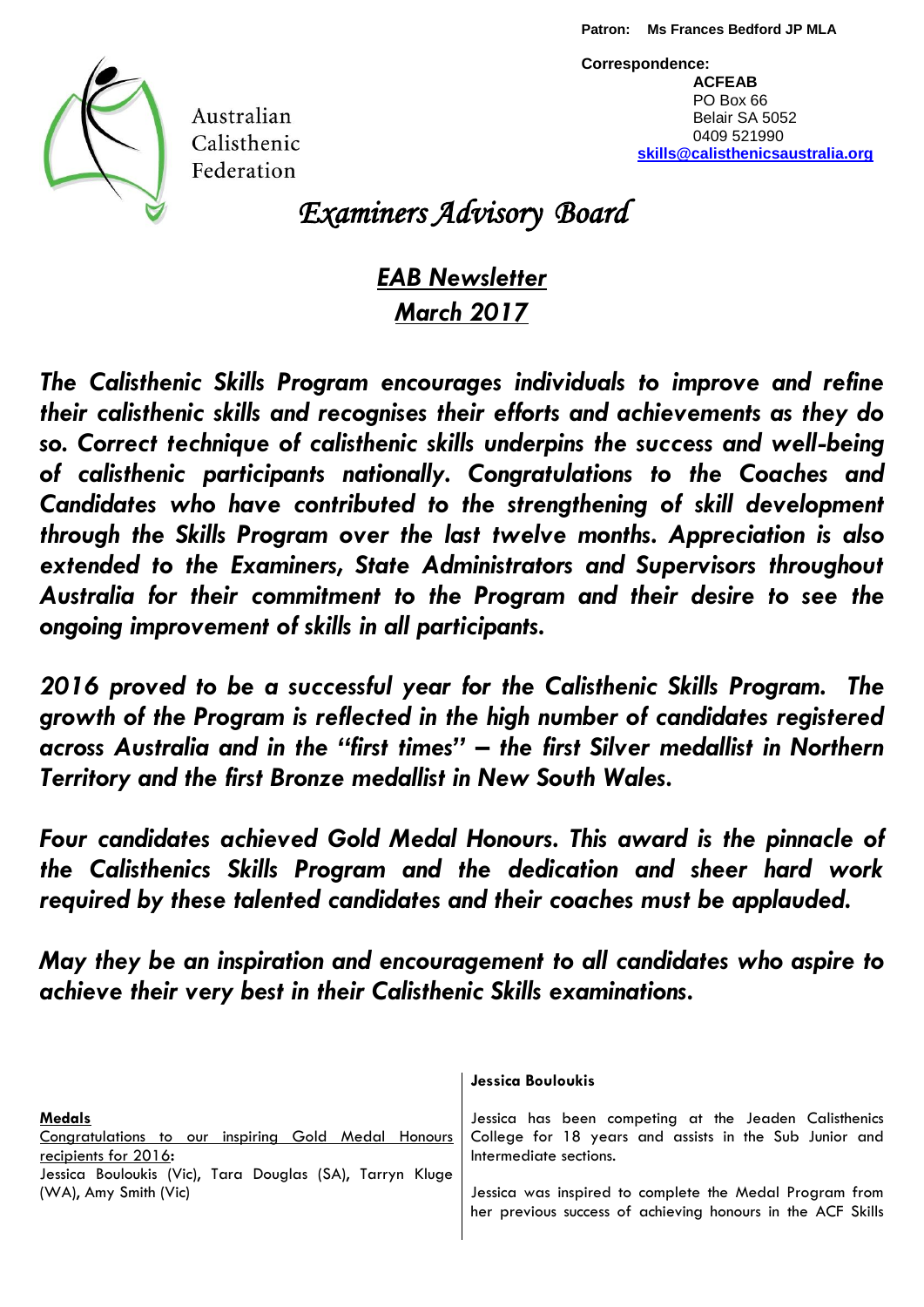Programme and for achieving an almost perfect score of 99 for both Grades 1 and 4.

With this personal success and encouragement from her coach, Lucinda Williams, Jessica completed the Bronze Medal exam in 2014 and Silver Medal exam in 2015.

Jessica said, "My previous results made me want to challenge myself to strive this year to achieve Gold Medal with Honours, and I was very excited to showcase my performances on stage during the Intermediate Championship section."



*Amy Smith (L) and Jess Bouloukis (R)*

## **Amy Smith**

Amy Smith has been involved in calisthenics for 15 years, is a Senior at Jeaden Calisthenics College and a qualified Level One coach.

Achieving her Gold Medal was important as it completes the technical side of her calisthenics training. Amy credits and thanks her coach, Lucinda Williams, for all her training throughout the medal program, along with Jeanne Sorich and Kirrilly Wootton for their never-ending support.

Amy loved being able to share this Gold Medal experience with her teammate, Jessica Bouloukis, and congratulates Meg Gentner on her Gold Medal achievement.

Amy said, "The Skills Program – particularly the medals, offers the opportunity for participants to master their technique which is a critical component of our sport."

## **Tara Douglas**



Tara originally commenced calisthenics at Highbury Calisthenics. She has been competing for 19 years and represented SA at the ACF National Championships in all age sections.

It has been an ongoing passion of Tara's to achieve at the highest level of the Calisthenic Skills program and she believes her training through the skills program has been integral to her overall Calisthenic achievements.

Tara said "The medals program allowed my coach and I to work together to highlight my strengths and work hard on my weaknesses, challenging me to keep improving."

Tara considered it a great honour and privilege to present for Gold Medal Honours at the ACF National Championships at the Festival Theatre in Adelaide.

## **Tarryn Kluge**



Tarryn began Calisthenics at a very young age, joining Carine Calisthenics Club. Tarryn's love of Calisthenics stems from the exceptionally talented women she has had the privilege of working with, being coached by, and learning from.

Tarryn's 'Medal' journey began in 2014. *She writes:*